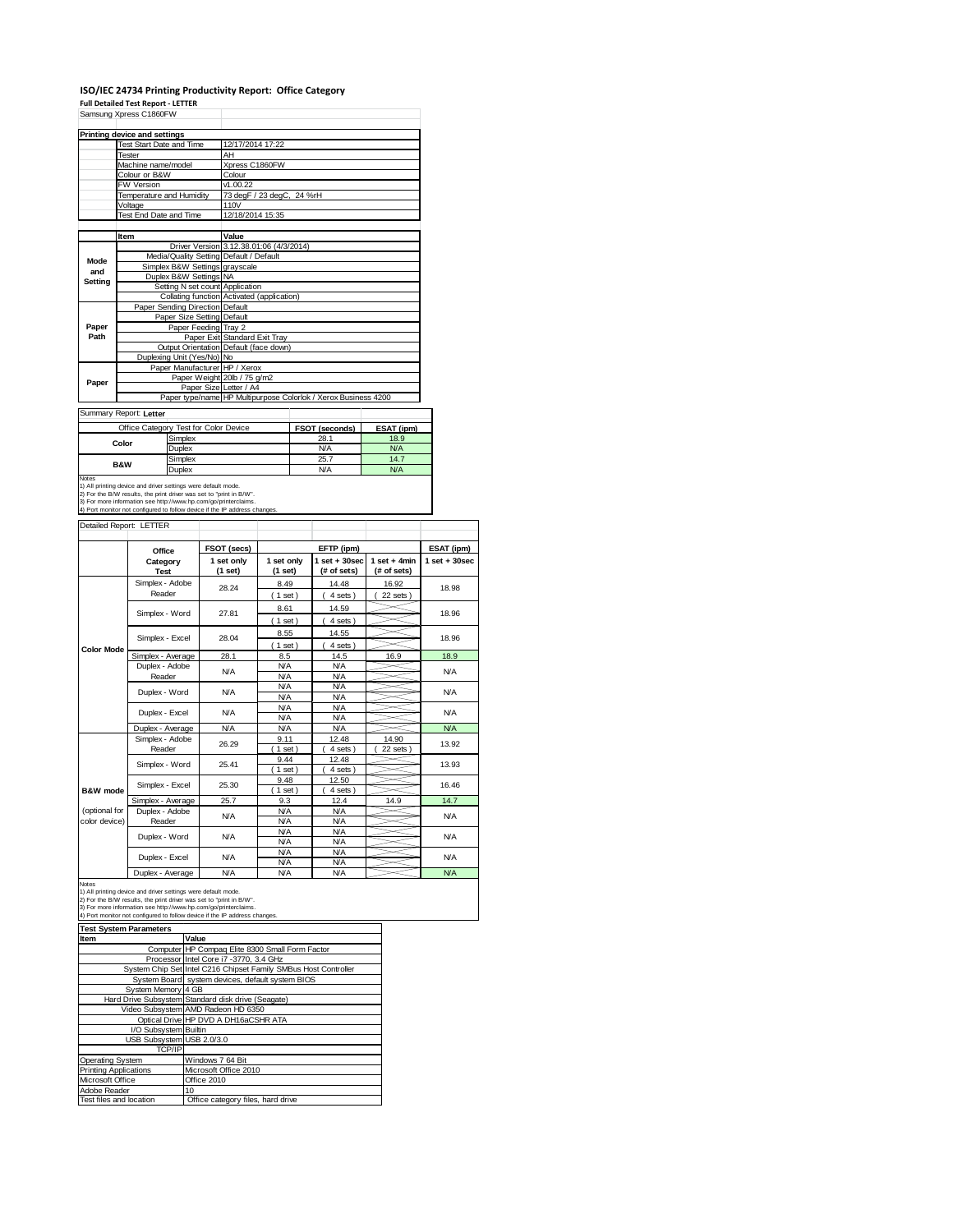## **ISO/IEC 24734 Printing Productivity Report: Office Category Full Detailed Test Report ‐ A4**

|         | Samsung Xpress C1860FW                  |                                            |                                                                |            |  |
|---------|-----------------------------------------|--------------------------------------------|----------------------------------------------------------------|------------|--|
|         | Printing device and settings            |                                            |                                                                |            |  |
|         | Test Start Date and Time                | 12/17/2014 17:22                           |                                                                |            |  |
|         | <b>Tester</b>                           | AH                                         |                                                                |            |  |
|         | Machine name/model                      | Xpress C1860FW                             |                                                                |            |  |
|         | Colour or B&W                           | Colour                                     |                                                                |            |  |
|         | <b>FW Version</b>                       | v1.00.22                                   |                                                                |            |  |
|         | Temperature and Humidity                | 73 degF / 23 degC, 24 %rH                  |                                                                |            |  |
|         | Voltage                                 | 110V                                       |                                                                |            |  |
|         | Test End Date and Time                  | 12/18/2014 15:35                           |                                                                |            |  |
|         |                                         |                                            |                                                                |            |  |
|         | Item                                    | Value                                      |                                                                |            |  |
|         |                                         | Driver Version 3.12.38.01:06 (4/3/2014)    |                                                                |            |  |
| Mode    | Media/Quality Setting Default / Default |                                            |                                                                |            |  |
| and     | Simplex B&W Settings grayscale          |                                            |                                                                |            |  |
| Setting | Duplex B&W Settings NA                  |                                            |                                                                |            |  |
|         | Setting N set count Application         |                                            |                                                                |            |  |
|         |                                         | Collating function Activated (application) |                                                                |            |  |
|         | Paper Sending Direction Default         |                                            |                                                                |            |  |
|         | Paper Size Setting Default              |                                            |                                                                |            |  |
| Paper   | Paper Feeding Tray 2                    |                                            |                                                                |            |  |
| Path    |                                         | Paper Exit Standard Exit Tray              |                                                                |            |  |
|         |                                         | Output Orientation Default (face down)     |                                                                |            |  |
|         | Duplexing Unit (Yes/No) No              |                                            |                                                                |            |  |
|         | Paper Manufacturer HP / Xerox           |                                            |                                                                |            |  |
| Paper   |                                         | Paper Weight 20lb / 75 g/m2                |                                                                |            |  |
|         | Paper Size Letter / A4                  |                                            |                                                                |            |  |
|         |                                         |                                            | Paper type/name HP Multipurpose Colorlok / Xerox Business 4200 |            |  |
|         | Summary Report: A4                      |                                            |                                                                |            |  |
|         | Office Category Test for Color Device   |                                            | FSOT (seconds)                                                 | ESAT (ipm) |  |
|         | Simplex                                 |                                            | 28.8                                                           | 18.0       |  |

Example May NA NA NA<br>
Simplex 26.5 13.4<br>
Duplex #DIV/0! NA Simplex 26.5 13.4<br>Duplex #DIV/0! N/A Notes<br>1) All printing device and driver settings were default mode.<br>2) For the B/W results, the print driver was set to "print in B/W".<br>3) For more information see http://www.hp.com/go/printerclaims.<br>4) Port monitor not co **Colour B&W**

| Detailed Report: A4            |                           |                       |                          |                                  |                               |                   |
|--------------------------------|---------------------------|-----------------------|--------------------------|----------------------------------|-------------------------------|-------------------|
|                                | Office                    | FSOT (secs)           |                          | EFTP (ipm)                       |                               | ESAT (ipm)        |
|                                | Category<br><b>Test</b>   | 1 set only<br>(1 set) | 1 set only<br>(1 set)    | $1$ set $+30$ sec<br>(# of sets) | $1$ set + 4min<br>(# of sets) | $1$ set $+30$ sec |
|                                | Simplex - Adobe<br>Reader | 28.94                 | 8.27<br>$1$ set)         | 13.90<br>4 sets)                 | 16.09<br>21 sets              | 18.00             |
|                                | Simplex - Word            | 28.43                 | 8.44<br>$1$ set)         | 14.03<br>4 sets)                 |                               | 18.02             |
| Colour                         | Simplex - Excel           | 28.76                 | 8.34<br>$1$ set)         | 13.95<br>4 sets)                 |                               | 18.02             |
| Mode                           | Simplex - Average         | 28.8                  | 8.3                      | 13.9                             | 16.0                          | 18.0              |
|                                | Duplex - Adobe<br>Reader  | <b>N/A</b>            | <b>N/A</b><br><b>N/A</b> | <b>N/A</b><br><b>N/A</b>         |                               | <b>N/A</b>        |
|                                | Duplex - Word             | <b>N/A</b>            | <b>N/A</b><br><b>N/A</b> | <b>N/A</b><br><b>N/A</b>         |                               | N/A               |
|                                | Duplex - Excel            | N/A                   | <b>N/A</b><br><b>N/A</b> | <b>N/A</b><br><b>N/A</b>         |                               | <b>N/A</b>        |
|                                | Duplex - Average          | <b>N/A</b>            | <b>N/A</b>               | <b>N/A</b>                       |                               | <b>N/A</b>        |
|                                | Simplex - Adobe<br>Reader | 26.62                 | 9.01<br>$1$ set)         | 11.95<br>4 sets                  | 14.20<br>21 sets              | 13.40             |
|                                | Simplex - Word            | 26.25                 | 9.13<br>$1$ set          | 12.07<br>4 sets                  |                               | 13.39             |
| B&W mode                       | Simplex - Excel           | 26.55                 | 9.02<br>$1$ set)         | 11.96<br>4 sets                  |                               | 13.41             |
|                                | Simplex - Average         | 26.5                  | 9.0                      | 11.9                             | 14.2                          | 13.4              |
| (optional for<br>color device) | Duplex - Adobe<br>Reader  | <b>N/A</b>            | <b>N/A</b><br><b>N/A</b> | <b>N/A</b><br><b>N/A</b>         |                               | <b>N/A</b>        |
|                                | Duplex - Word             | <b>N/A</b>            | <b>N/A</b><br>N/A        | <b>N/A</b><br><b>N/A</b>         |                               | <b>N/A</b>        |
|                                | Duplex - Excel            | <b>N/A</b>            | <b>N/A</b><br><b>N/A</b> | <b>N/A</b><br><b>N/A</b>         |                               | <b>N/A</b>        |
|                                | Duplex - Average          | #DIV/0!               | N/A                      | <b>N/A</b>                       |                               | N/A               |

Notes<br>1) All printing device and driver settings were default mode.<br>2) For the B/W results, the print driver was set to "print in B/W".<br>3) For more information see http://www.hp.com/go/printerclaims.<br>4) Port monitor not co

| <b>Test System Parameters</b> |                                                                 |  |  |  |
|-------------------------------|-----------------------------------------------------------------|--|--|--|
| <b>Item</b>                   | Value                                                           |  |  |  |
|                               | Computer HP Compag Elite 8300 Small Form Factor                 |  |  |  |
|                               | Processor Intel Core i7 -3770, 3.4 GHz                          |  |  |  |
|                               | System Chip Set Intel C216 Chipset Family SMBus Host Controller |  |  |  |
|                               | System Board system devices, default system BIOS                |  |  |  |
| System Memory 4 GB            |                                                                 |  |  |  |
|                               | Hard Drive Subsystem Standard disk drive (Seagate)              |  |  |  |
|                               | Video Subsystem AMD Radeon HD 6350                              |  |  |  |
|                               | Optical Drive HP DVD A DH16aCSHR ATA                            |  |  |  |
| I/O Subsystem Builtin         |                                                                 |  |  |  |
| USB Subsystem USB 2.0/3.0     |                                                                 |  |  |  |
| <b>TCP/IP</b>                 |                                                                 |  |  |  |
| <b>Operating System</b>       | Windows 7 64 Bit                                                |  |  |  |
| <b>Printing Applications</b>  | Microsoft Office 2010                                           |  |  |  |
| Microsoft Office              | Office 2010                                                     |  |  |  |
| Adobe Reader                  | 10                                                              |  |  |  |
| Test files and location       | Office category files, hard drive                               |  |  |  |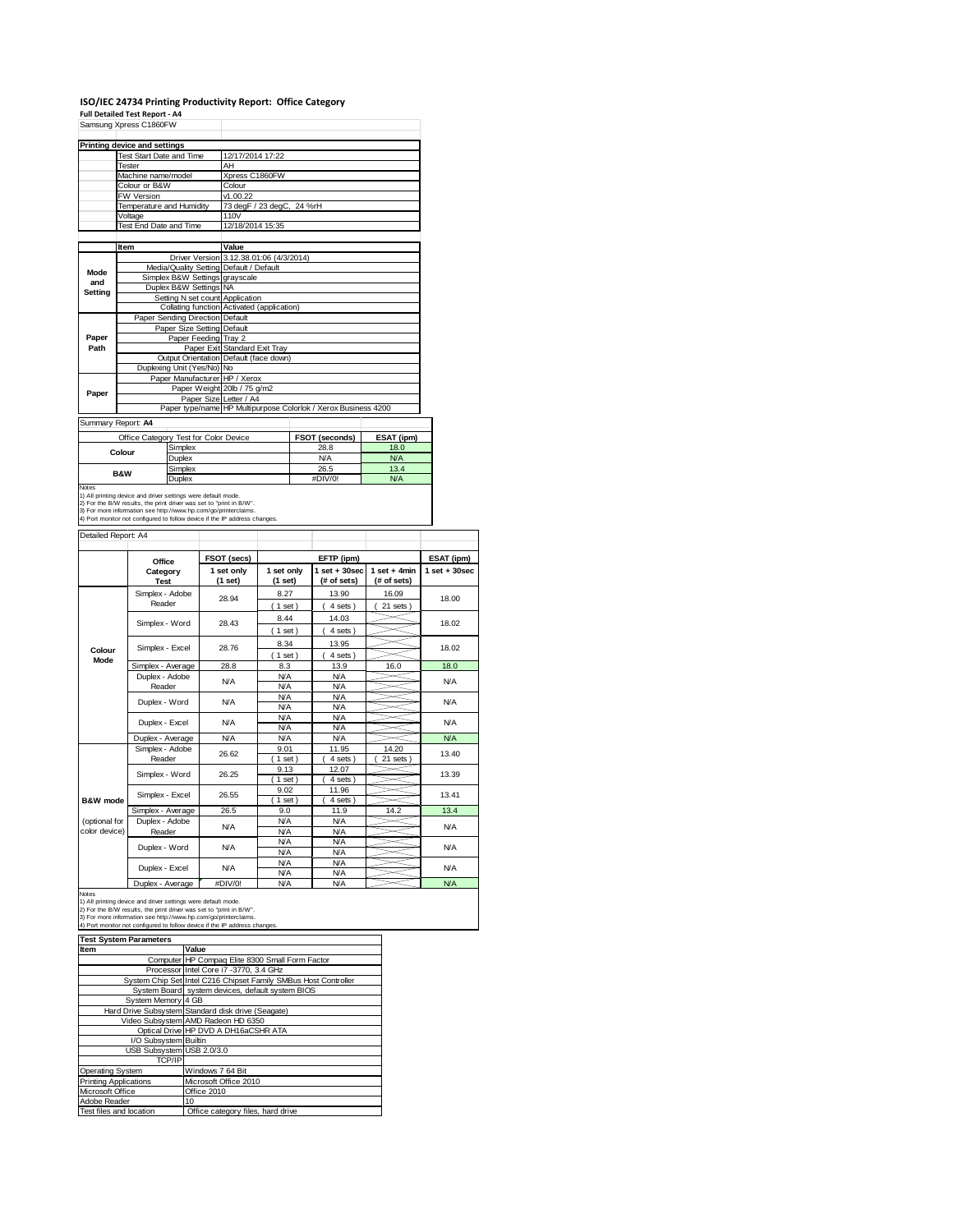### **ISO/IEC 17629 First Print Out Time Report: Office Category**

**Full Detailed Test Report ‐ LETTER**

| Samsung Xpress C1860FW |                              |                                |
|------------------------|------------------------------|--------------------------------|
|                        | Printing device and settings |                                |
|                        | Test Start Date and Time     | 9/12/2014 15:18                |
|                        | Tester                       | AH                             |
|                        | Machine name/model           | Xpress C1860FW                 |
|                        | Colour or B&W                | Colour                         |
|                        | Configuration (options)      | Default                        |
|                        | Controller                   | Not Specified                  |
|                        | Printing device page count   | 8638/5874                      |
|                        | Printing supplies page count | 590/905/270/296 (CMYK)         |
|                        | Temperature and Humidity     | 78 degF / 25 degC, 13 %rH      |
|                        | Voltage                      | 110V                           |
|                        | Test End Date and Time       | 1/9/2015 13:31                 |
|                        |                              |                                |
|                        | Item                         | Value                          |
| Mode                   | PDL and driver version       | default                        |
| and                    | Print Quality mode           | default                        |
| Setting                | B&W settings                 | default                        |
|                        | Paper feed orientation       | Short Edge                     |
| Paper                  | Paper type setting           | default                        |
|                        | Paper feeding                | Standard cassette              |
|                        | Paper exit                   | Standard exit tray             |
| Paper Path             | Output orientation           | default (face up or face down) |
|                        | Duplexing unit               | Short Edge                     |

**ISO First Page Out Time Summary Report: Office Category**

### Summary Report: **Letter** T

|                |         | FPOT from Ready (seconds) |
|----------------|---------|---------------------------|
| Color          | Simplex | 18.1                      |
|                | Duplex  |                           |
| <b>B&amp;W</b> | Simplex | 15.7                      |
|                | Duplex  |                           |

Notes<br>
Notes<br>
1) All printing device and driver settings were default mode.<br>
2) For the BAW results, the print driver was set to "print in BAW".<br>
3) For more information see http://www.hp.com/go/printerciaims.<br>
4) Port mon

|                         |                           | ISO First Page Out Time Report: Office Category |                    |                              |                      |            |
|-------------------------|---------------------------|-------------------------------------------------|--------------------|------------------------------|----------------------|------------|
| Detailed Report: LETTER |                           |                                                 |                    |                              |                      |            |
|                         |                           | Word<br>(seconds)                               | Excel<br>(seconds) | Adobe<br>Reader<br>(seconds) | Average<br>(seconds) | Delay Time |
|                         | FPOT from Ready - Simplex | 18.45                                           | 17.67              | 18.14                        | 18.09                | 50 Seconds |
|                         | FPOT from Ready - Duplex  |                                                 |                    |                              |                      |            |
| <b>Color Mode</b>       | FPOT from Sleep - Simplex |                                                 |                    | 25.75                        |                      |            |
|                         | Recovery Time             |                                                 |                    | 7.6                          |                      |            |
|                         | FPOT from Off - Simplex   |                                                 |                    | 67.72                        |                      |            |
|                         | Warm-up Time              |                                                 |                    | 49.57                        |                      |            |
|                         | FPOT from Ready - Simplex | 15.50                                           | 15.86              | 15.85                        | 15.74                | 50 Seconds |
|                         | FPOT from Ready - Duplex  |                                                 |                    |                              |                      |            |
| <b>B&amp;W Mode</b>     | FPOT from Sleep - Simplex |                                                 |                    | 25.98                        |                      |            |
|                         | Recovery Time             |                                                 |                    | 10.1                         |                      |            |
|                         | FPOT from Off - Simplex   |                                                 |                    | 82.71                        |                      |            |
|                         | Warm-up Time              |                                                 |                    | 66.86                        |                      |            |

Notes<br>1) All printing device and driver settings were default mode.<br>2) For the B/W results, the print driver was set to "print in B/W".<br>3) For more information see http://www.hp.com/go/printerclaims.<br>4) Port monitor not co

| 5) Page counts were collected after completion of the tests. |
|--------------------------------------------------------------|
|                                                              |

|                                  | <b>Test System Parameters</b>   |                                                       |  |  |
|----------------------------------|---------------------------------|-------------------------------------------------------|--|--|
|                                  | <b>Item</b>                     | Value                                                 |  |  |
|                                  | Computer                        | HP Compaq Elite 8300 Small Form Factor                |  |  |
|                                  | Processor                       | Intel Core i7 -3770, 3.4 GHz                          |  |  |
|                                  | System Chip Set                 | Intel C216 Chipset Family SMBus Host Controller       |  |  |
|                                  | System Board                    | system devices, default system BIOS                   |  |  |
| Test                             | System Memory                   | 4 GB                                                  |  |  |
| System                           | Hard Drive Subsystem            | Standard disk drive (Seagate)                         |  |  |
|                                  | Video Subsystem                 | AMD Radeon HD 6350                                    |  |  |
|                                  | <b>Optical Drive</b>            | HP DVD A DH16aCSHR ATA                                |  |  |
|                                  | <b>Builtin</b><br>I/O Subsystem |                                                       |  |  |
|                                  | <b>USB Subsystem</b>            | USB 2.0/3.0                                           |  |  |
| Printing<br>Device<br>Connection | TCP/IP                          | 10/1000                                               |  |  |
|                                  | <b>Operating System</b>         | Windows 7 Business/Ultimate, 64 bit, Build 7601, SP 1 |  |  |
|                                  |                                 | Microsoft Office 2010 SP2                             |  |  |
| Software                         | <b>Printing Applications</b>    | Adobe Reader 10.1.4                                   |  |  |
|                                  | <b>Print Driver</b>             | 3.12.38.01:06 (4/3/2014)                              |  |  |
|                                  | Test files and location         | Office category files, hard drive                     |  |  |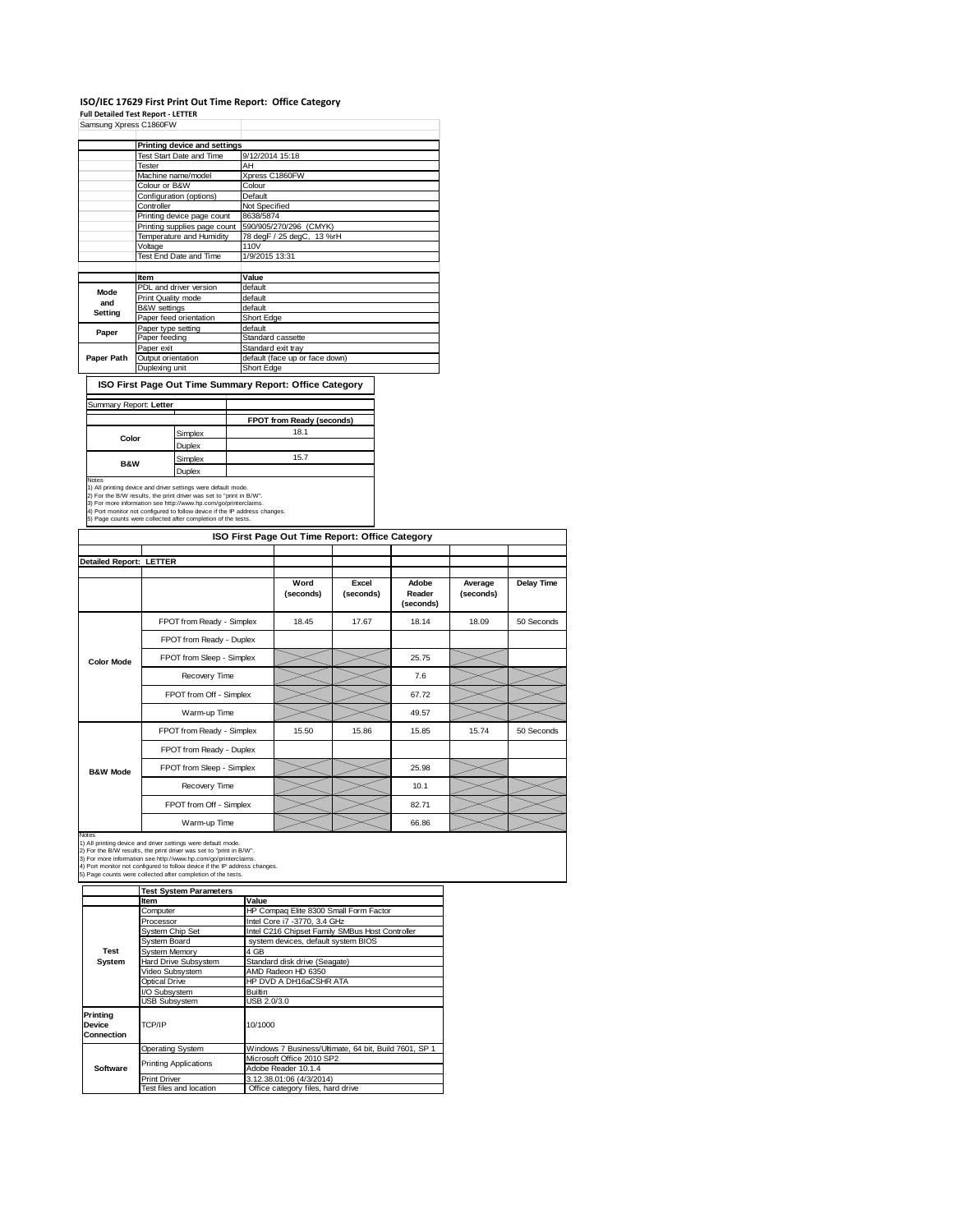### **ISO/IEC 17629 First Print Out Time Report: Office Category**

**Full Detailed Test Report ‐ A4**

| Samsung Xpress C1860FW |                              |                                |  |  |
|------------------------|------------------------------|--------------------------------|--|--|
|                        | Printing device and settings |                                |  |  |
|                        | Test Start Date and Time     | 9/12/2014 15:18                |  |  |
|                        | <b>Tester</b>                | AH                             |  |  |
|                        | Machine name/model           | Xpress C1860FW                 |  |  |
|                        | Colour or B&W                | Colour                         |  |  |
|                        | Configuration (options)      | Default                        |  |  |
|                        | Controller                   | Not Specified                  |  |  |
|                        | Printing device page count   | 8638/5874                      |  |  |
|                        | Printing supplies page count | 590/905/270/296 (CMYK)         |  |  |
|                        | Temperature and Humidity     | 78 degF / 25 degC, 13 %rH      |  |  |
|                        | Voltage                      | 110V                           |  |  |
|                        | Test End Date and Time       | 1/9/2015 13:31                 |  |  |
|                        |                              |                                |  |  |
|                        | Item                         | Value                          |  |  |
| Mode                   | PDL and driver version       | default                        |  |  |
| and                    | Print Quality mode           | default                        |  |  |
| <b>Setting</b>         | <b>B&amp;W</b> settings      | default                        |  |  |
|                        | Paper feed orientation       | Short Edge                     |  |  |
| Paper                  | Paper type setting           | default                        |  |  |
|                        | Paper feeding                | Standard cassette              |  |  |
|                        | Paper exit                   | Standard exit tray             |  |  |
| Paper Path             | Output orientation           | default (face up or face down) |  |  |
|                        | Duplexing unit               | Short Edge                     |  |  |

**ISO First Page Out Time Summary Report: Office Category**  $\mathcal{L}$ 

### Summary Report: A4 ┓

|                |         | FPOT from Ready (seconds) |
|----------------|---------|---------------------------|
|                | Simplex | 18.0                      |
| Colour         | Duplex  |                           |
| <b>B&amp;W</b> | Simplex | 15.9                      |
|                | Duplex  |                           |

Notes<br>
Notes<br>
1) All printing divide and driver settings were default mode.<br>
2) For the BW results, the print driver was set to "print in BWV".<br>
3) For more information see http://www.hp.com/go/printerciaims.<br>
4) Port mo

|                     |                           | ISO First Page Out Time Report: Office Category |                    |                              |                      |            |
|---------------------|---------------------------|-------------------------------------------------|--------------------|------------------------------|----------------------|------------|
| Detailed Report: A4 |                           |                                                 |                    |                              |                      |            |
|                     |                           | Word<br>(seconds)                               | Excel<br>(seconds) | Adobe<br>Reader<br>(seconds) | Average<br>(seconds) | Delay Time |
|                     | FPOT from Ready - Simplex | 17.79                                           | 17.98              | 18.12                        | 17.97                | 50 Seconds |
|                     | FPOT from Ready - Duplex  |                                                 |                    |                              |                      |            |
| <b>Colour Mode</b>  | FPOT from Sleep - Simplex |                                                 |                    | 25.78                        |                      |            |
|                     | Recovery Time             |                                                 |                    | 7.7                          |                      |            |
|                     | FPOT from Off - Simplex   |                                                 |                    | 79.19                        |                      |            |
|                     | Warm-up Time              |                                                 |                    | 61.06                        |                      |            |
|                     | FPOT from Ready - Simplex | 15.77                                           | 16.02              | 16.02                        | 15.94                | 50 Seconds |
|                     | FPOT from Ready - Duplex  |                                                 |                    |                              |                      |            |
| <b>B&amp;W Mode</b> | FPOT from Sleep - Simplex |                                                 |                    | 25.78                        |                      |            |
|                     | Recovery Time             |                                                 |                    | 9.8                          |                      |            |
|                     | FPOT from Off - Simplex   |                                                 |                    | 77.69                        |                      |            |
|                     | Warm-up Time              |                                                 |                    | 61.67                        |                      |            |

Notes<br>1) All printing device and driver settings were default mode.<br>2) For the B/W results, the print driver was set to "print in B/W".<br>3) For more information see http://www.hp.com/go/printerclaims.<br>4) Port monitor not co

|                                  | <b>Test System Parameters</b>                       |                                                       |  |  |  |
|----------------------------------|-----------------------------------------------------|-------------------------------------------------------|--|--|--|
|                                  | <b>Item</b>                                         | Value                                                 |  |  |  |
|                                  | Computer                                            | HP Compaq Elite 8300 Small Form Factor                |  |  |  |
|                                  | Processor                                           | Intel Core i7 -3770, 3.4 GHz                          |  |  |  |
|                                  | System Chip Set                                     | Intel C216 Chipset Family SMBus Host Controller       |  |  |  |
|                                  | System Board<br>system devices, default system BIOS |                                                       |  |  |  |
| Test                             | <b>System Memory</b>                                | 4 GB                                                  |  |  |  |
| System                           | Hard Drive Subsystem                                | Standard disk drive (Seagate)                         |  |  |  |
|                                  | Video Subsystem                                     | AMD Radeon HD 6350                                    |  |  |  |
|                                  | Optical Drive                                       | HP DVD A DH16aCSHR ATA                                |  |  |  |
|                                  | I/O Subsystem                                       | <b>Builtin</b>                                        |  |  |  |
|                                  | <b>USB Subsystem</b>                                | USB 2.0/3.0                                           |  |  |  |
| Printing<br>Device<br>Connection | TCP/IP                                              | 10/1000                                               |  |  |  |
|                                  | <b>Operating System</b>                             | Windows 7 Business/Ultimate, 64 bit, Build 7601, SP 1 |  |  |  |
|                                  | Printing Applications                               | Microsoft Office 2010 SP2                             |  |  |  |
| Software                         |                                                     | Adobe Reader 10.1.4                                   |  |  |  |
|                                  | Print Driver                                        | 3.12.38.01:06 (4/3/2014)                              |  |  |  |
|                                  | Test files and location                             | Office category files, hard drive                     |  |  |  |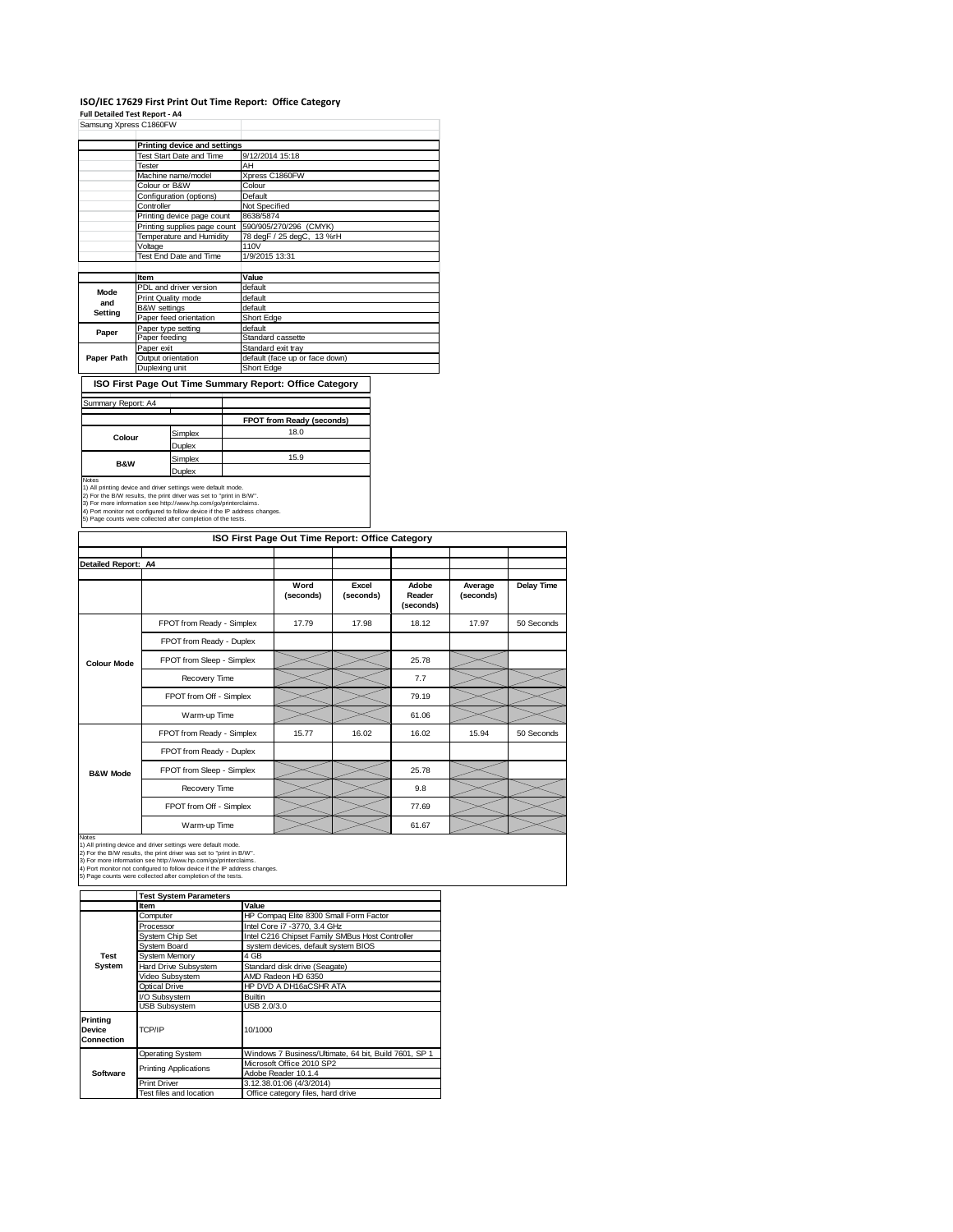# **ISO/IEC 29183 Copy Productivity Report Full Detailed Test Report ‐ LETTER**

|           | Samsung Xpress C1860FW                   |                                                                |
|-----------|------------------------------------------|----------------------------------------------------------------|
|           | <b>Machine Setup Information</b>         |                                                                |
|           | Test Start Date and Time 1/16/2015 11:30 |                                                                |
|           | Tester AH                                |                                                                |
|           | Machine name/model Xpress C1860FW        |                                                                |
|           | Colour or B&W Colour                     |                                                                |
|           | Configuration (options) Not Specified    |                                                                |
|           |                                          | Temperature and Humidity 72 degF / 22 degC, 29 %rH             |
|           | Test End Date and Time: 1/16/2015 17:04  |                                                                |
|           |                                          |                                                                |
|           | Pre-set Item                             | <b>Pre-set Value</b>                                           |
|           | Output Resolution Default                |                                                                |
|           | <b>Output Quality Default</b>            |                                                                |
| Mode      |                                          | Copying Mode Colour for Colour and B&W for B&W                 |
|           | Auto Density Adjustment Default          |                                                                |
|           |                                          | Collating function Set in Control Panel                        |
| Paper     | Paper Sending Direction Default          |                                                                |
|           | Paper Type Setting Default               |                                                                |
| Paper     | Paper Feeding Tray 2                     |                                                                |
| Path      | Paper Exit Default                       |                                                                |
|           |                                          | Face Up Exit Default (face down)                               |
|           | Fixing Capability Default                |                                                                |
| Temporary | Image Quality Stability Default          |                                                                |
| Stop      | Capacity of Paper Default                |                                                                |
|           | Others None                              |                                                                |
|           |                                          |                                                                |
|           | Paper Manufacturer HP / Xerox            |                                                                |
| Paper     |                                          | Paper Weight 20lb / 75 g/m2                                    |
|           | Paper Size Letter / A4                   |                                                                |
|           |                                          | Paper type/name HP Multipurpose Colorlok / Xerox Business 4200 |

|                | <b>SFCOT</b> | sESAT (ipm) |
|----------------|--------------|-------------|
| Color          | 17.0         | 18.9        |
| <b>B&amp;W</b> | 14.6         | 16.2        |

first set of test documents. For more information see<br>http://www.hp.com/go/printerclaims. Exact speed varies depending on the<br>system.configuration.and.document.

| Target  | sFCOT (secs)               |                                           |                       |                                                     | sESAT (ipm)                                       |  |
|---------|----------------------------|-------------------------------------------|-----------------------|-----------------------------------------------------|---------------------------------------------------|--|
|         |                            |                                           |                       |                                                     |                                                   |  |
|         |                            |                                           |                       |                                                     | 18.98                                             |  |
|         |                            | 3.54                                      |                       |                                                     | 18.98                                             |  |
|         |                            |                                           |                       |                                                     |                                                   |  |
|         |                            | 3.54                                      | 14.70                 |                                                     | 19.01                                             |  |
|         |                            |                                           | 15 sets               |                                                     |                                                   |  |
| D       | 17.04                      | 3.51                                      | 14.70                 |                                                     | 18.98                                             |  |
|         |                            |                                           | 15 sets               |                                                     |                                                   |  |
| Average | 17.0                       | 3.5                                       | 14.5                  | 16.6                                                | 18.9                                              |  |
| A       | 14.85                      | 4.03                                      | 13.69                 | 15.10                                               | 16.14                                             |  |
|         |                            |                                           | 17 sets               | 92 sets                                             |                                                   |  |
|         |                            | 4.17                                      | 13.77                 |                                                     | 16.26                                             |  |
|         |                            |                                           | 17 sets               |                                                     |                                                   |  |
|         |                            |                                           | 13.79                 |                                                     | 16.27                                             |  |
|         |                            |                                           | 17 sets               |                                                     |                                                   |  |
|         | 14.30                      | 4.19                                      | 13.78                 |                                                     | 16.27                                             |  |
|         |                            |                                           | 17 sets               |                                                     |                                                   |  |
| Average | 14.6                       | 4.1                                       | 13.7                  | 15.1                                                | 16.2                                              |  |
|         | A<br>в<br>C<br>B<br>C<br>D | 16.95<br>16.92<br>16.93<br>14.37<br>14.84 | 1copy<br>3.54<br>4.04 | 1copy+30sec<br>13.93<br>12 sets<br>14.70<br>15 sets | sEFTP (ipm)<br>1copy+4minutes<br>16.67<br>75 sets |  |

Notes<br>First Copy Out and Copy Speed measured using ISO/IEC 29183, excludes first set of test documents. For more information see<br>http://www.hp.com/go/printerclaims. Exact speed varies depending on the system configuration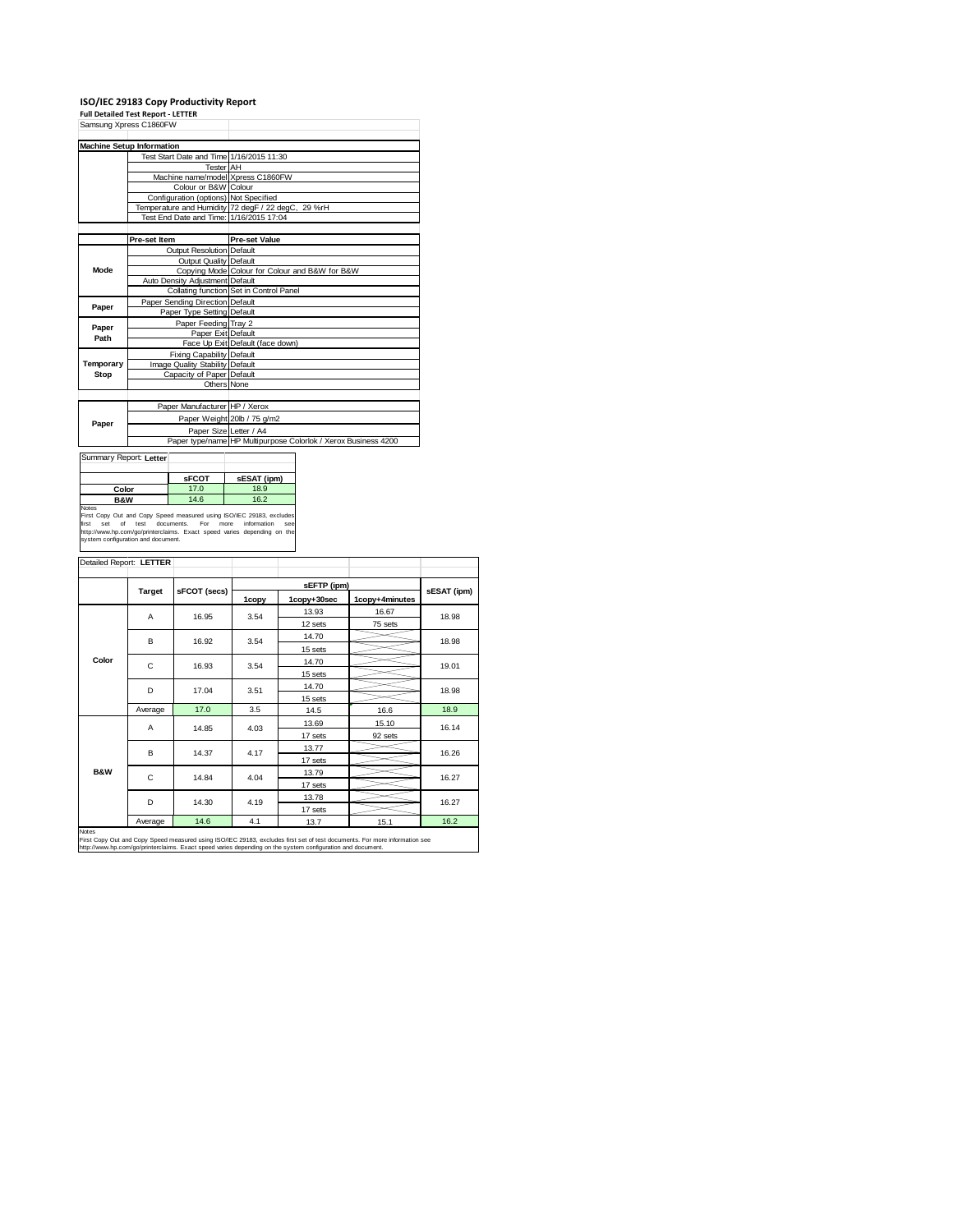|           | ISO/IEC 29183 Copy Productivity Report   |                                                                |  |  |
|-----------|------------------------------------------|----------------------------------------------------------------|--|--|
|           | <b>Full Detailed Test Report - A4</b>    |                                                                |  |  |
|           | Samsung Xpress C1860FW                   |                                                                |  |  |
|           |                                          |                                                                |  |  |
|           | <b>Machine Setup Information</b>         |                                                                |  |  |
|           | Test Start Date and Time 1/16/2015 11:30 |                                                                |  |  |
|           | <b>Tester</b> AH                         |                                                                |  |  |
|           | Machine name/model Xpress C1860FW        |                                                                |  |  |
|           | Colour or B&W Colour                     |                                                                |  |  |
|           | Configuration (options) Not Specified    |                                                                |  |  |
|           |                                          | Temperature and Humidity 72 degF / 22 degC, 29 %rH             |  |  |
|           | Test End Date and Time: 1/16/2015 17:04  |                                                                |  |  |
|           |                                          |                                                                |  |  |
|           | Pre-set Item                             | <b>Pre-set Value</b>                                           |  |  |
|           | Output Resolution Default                |                                                                |  |  |
|           | <b>Output Quality Default</b>            |                                                                |  |  |
| Mode      |                                          | Copying Mode Colour for Colour and B&W for B&W                 |  |  |
|           | Auto Density Adjustment Default          |                                                                |  |  |
|           |                                          | Collating function Set in Control Panel                        |  |  |
| Paper     | Paper Sending Direction Default          |                                                                |  |  |
|           | Paper Type Setting Default               |                                                                |  |  |
| Paper     | Paper Feeding Tray 2                     |                                                                |  |  |
| Path      | Paper Exit Default                       |                                                                |  |  |
|           |                                          | Face Up Exit Default (face down)                               |  |  |
|           | Fixing Capability Default                |                                                                |  |  |
| Temporary | Image Quality Stability Default          |                                                                |  |  |
| Stop      | Capacity of Paper Default                |                                                                |  |  |
|           | Others None                              |                                                                |  |  |
|           |                                          |                                                                |  |  |
|           | Paper Manufacturer HP / Xerox            |                                                                |  |  |
| Paper     |                                          | Paper Weight 20lb / 75 g/m2                                    |  |  |
|           | Paper Size Letter / A4                   |                                                                |  |  |
|           |                                          | Paper type/name HP Multipurpose Colorlok / Xerox Business 4200 |  |  |

| Summary Report: A4                                                            |              |             |  |  |  |  |  |
|-------------------------------------------------------------------------------|--------------|-------------|--|--|--|--|--|
|                                                                               | <b>SFCOT</b> | sESAT (ipm) |  |  |  |  |  |
| Colour                                                                        | 17.1         | 18.0        |  |  |  |  |  |
| <b>B&amp;W</b>                                                                | 14.8         | 14.7        |  |  |  |  |  |
| Notes<br>First Copy Out and Copy Speed measured using ISO/IEC 29183, excludes |              |             |  |  |  |  |  |

First Copy Out and Copy Speed measured using ISO/IEC 29183, excludes<br>first set of test documents. For more information see<br>http://www.hp.com/go/printerclaims. Exact speed varies depending on the<br>system.configuration.and.do

|                |         |              |       | sEFTP (ipm) |                |             |  |
|----------------|---------|--------------|-------|-------------|----------------|-------------|--|
|                | Target  | sFCOT (secs) | 1copy | 1copy+30sec | 1copy+4minutes | sESAT (ipm) |  |
|                | A       | 17.07        | 3.51  | 14.14       | 16.02          | 18.02       |  |
|                |         |              |       | 15 sets     | 76 sets        |             |  |
|                | B       | 17.09        | 3.51  | 14.32       |                | 18.01       |  |
|                |         |              |       | 16 sets     |                |             |  |
| Colour         | C       | 17.05        | 3.51  | 14.31       |                |             |  |
|                |         |              |       | 16 sets     |                | 18.00       |  |
|                | D       | 17.04        | 3.51  | 14.32       |                | 18.01       |  |
|                |         |              |       | 16 sets     |                |             |  |
|                | Average | 17.1         | 3.5   | 14.2        | 16.0           | 18.0        |  |
|                | A       | 14.50        | 4.13  | 11.13       | 14.54          | 12.78       |  |
|                |         |              |       | 15 sets     | 76 sets        |             |  |
|                | B       | 14.42        | 4.15  | 13.90       |                | 16.70       |  |
|                |         |              |       | 16 sets     |                |             |  |
| <b>B&amp;W</b> | C       | 15.06        | 3.98  | 13.11       |                | 15.42       |  |
|                |         |              |       | 16 sets     |                |             |  |
|                | D       | 14.99        | 3.99  | 12.10       |                | 13.97       |  |
|                |         |              |       | 16 sets     |                |             |  |
| Notes          | Average | 14.8         | 4.0   | 12.5        | 14.5           | 14.7        |  |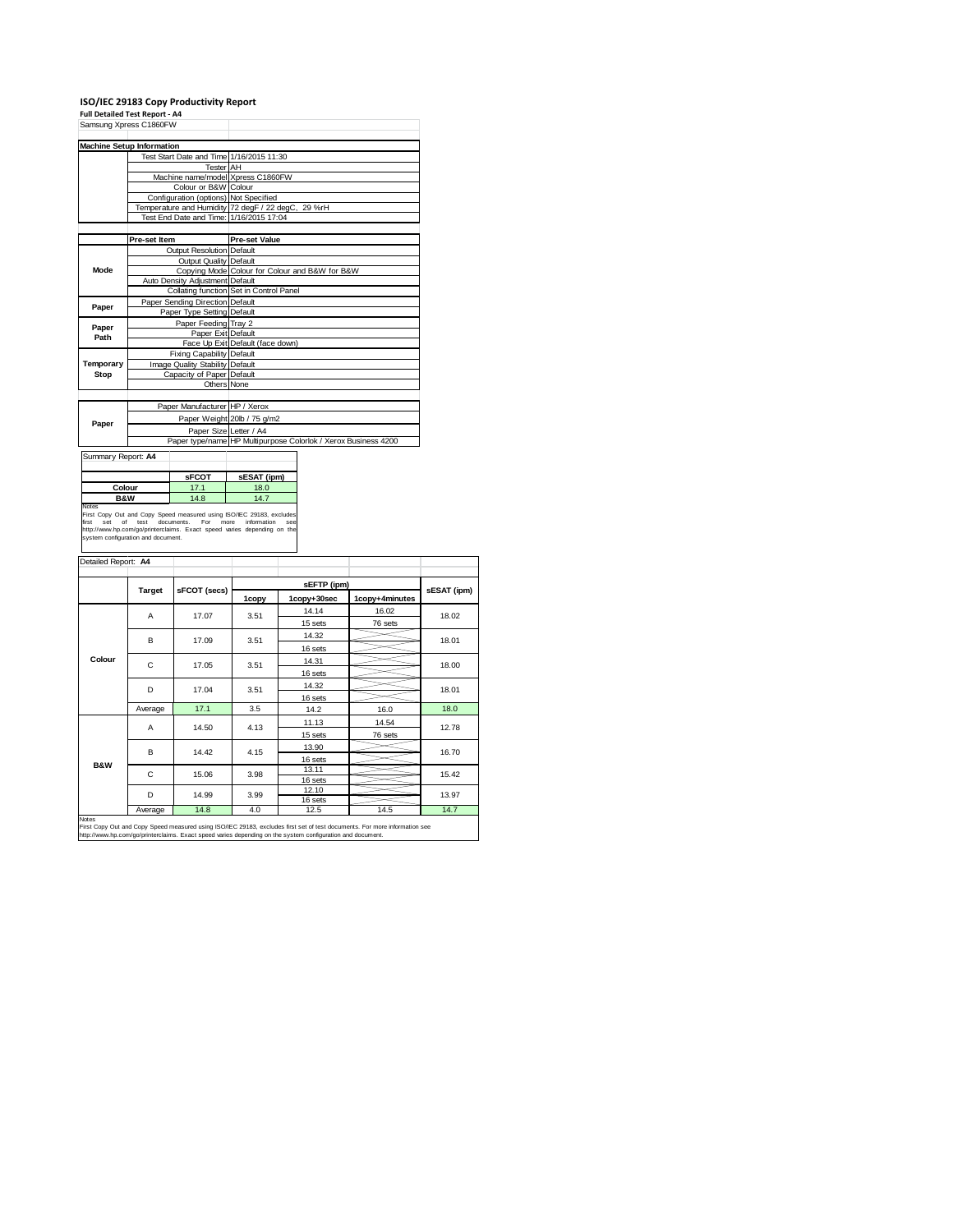## **ISO/IEC 24735 Copy Productivity Report Full Detailed Test Report ‐ LETTER**

|                         | <b>Machine Setup Information</b> |                                                                |            |                  |                |                 |  |  |
|-------------------------|----------------------------------|----------------------------------------------------------------|------------|------------------|----------------|-----------------|--|--|
|                         |                                  | Test Start Date and Time 9/15/2014 13:01                       |            |                  |                |                 |  |  |
|                         | <b>Tester BG</b>                 |                                                                |            |                  |                |                 |  |  |
|                         |                                  | Machine name/model Xpress C1860FW                              |            |                  |                |                 |  |  |
|                         | Colour or B&W Colour             |                                                                |            |                  |                |                 |  |  |
|                         | Configuration (options) Default  |                                                                |            |                  |                |                 |  |  |
|                         |                                  | Temperature and Humidity 78 degF / 26 degC, 26 %rH             |            |                  |                |                 |  |  |
|                         |                                  | Test End Date and Time: 9/15/2014 15:00                        |            |                  |                |                 |  |  |
|                         |                                  |                                                                |            |                  |                |                 |  |  |
| Pre-set Item            |                                  | <b>Pre-set Value</b>                                           |            |                  |                |                 |  |  |
|                         | Output Resolution Default        |                                                                |            |                  |                |                 |  |  |
|                         | Output Quality Default           |                                                                |            |                  |                |                 |  |  |
|                         | Copying Mode Default             |                                                                |            |                  |                |                 |  |  |
|                         | Auto Density Adjustment Default  |                                                                |            |                  |                |                 |  |  |
|                         |                                  | Collating function Set in Control Panel                        |            |                  |                |                 |  |  |
|                         | Paper Sending Direction Default  |                                                                |            |                  |                |                 |  |  |
|                         | Paper Type Setting Default       |                                                                |            |                  |                |                 |  |  |
|                         |                                  | Paper Feeding Standard cassette                                |            |                  |                |                 |  |  |
|                         |                                  | Paper Exit Standard exit tray                                  |            |                  |                |                 |  |  |
|                         | Face Up Exit Default             |                                                                |            |                  |                |                 |  |  |
|                         | Fixing Capability Default        |                                                                |            |                  |                |                 |  |  |
|                         | Image Quality Stability Default  |                                                                |            |                  |                |                 |  |  |
|                         | Capacity of Paper Default        |                                                                |            |                  |                |                 |  |  |
|                         | Others Default                   |                                                                |            |                  |                |                 |  |  |
|                         | Paper Manufacturer HP / Xerox    |                                                                |            |                  |                |                 |  |  |
|                         |                                  | Paper Weight 20lb / 75 g/m2                                    |            |                  |                |                 |  |  |
|                         |                                  |                                                                |            |                  |                |                 |  |  |
|                         | Paper Size Letter / A4           | Paper type/name HP Multipurpose Colorlok / Xerox Business 4200 |            |                  |                |                 |  |  |
|                         |                                  |                                                                |            |                  |                |                 |  |  |
|                         |                                  | ISO/IEC 24735 Copy Productivity Report                         |            |                  |                |                 |  |  |
|                         |                                  |                                                                |            |                  |                |                 |  |  |
| Detailed Report: LETTER |                                  |                                                                |            |                  |                |                 |  |  |
|                         |                                  |                                                                |            |                  |                |                 |  |  |
|                         |                                  | FSOT (secs)                                                    |            | EFTP (ipm)       |                | ESAT (ipm)      |  |  |
|                         | <b>Copying Mode</b>              | 1 set only                                                     | 1 set only | $1 set + 30 sec$ | 1 set $+4$ min | $1$ set + 30sec |  |  |
|                         |                                  |                                                                | 9.02       | 13.88            | 16.48          |                 |  |  |
|                         | 1:1                              | 26.59                                                          | (1 set)    | 4 sets           | 22 sets        | 16.85           |  |  |
|                         |                                  |                                                                |            |                  |                |                 |  |  |
| <b>Color Mode</b>       | 1:2                              |                                                                | (1 set)    |                  |                |                 |  |  |
|                         |                                  |                                                                |            |                  |                |                 |  |  |
|                         | 2:2                              |                                                                |            |                  |                |                 |  |  |
|                         |                                  |                                                                | (1 set)    |                  |                |                 |  |  |
|                         | 1:1                              | 25.15                                                          | 9.52       | 11.98            | 15.07          | 13.90           |  |  |
|                         |                                  |                                                                |            | 4 sets           | 22 sets        |                 |  |  |
| <b>B&amp;W</b> mode     | 1:2                              |                                                                |            |                  |                |                 |  |  |
|                         |                                  |                                                                |            |                  |                |                 |  |  |
|                         | 2:2                              |                                                                |            |                  |                |                 |  |  |

Notes Reports located: http://www.hp.com/go/printerclaims